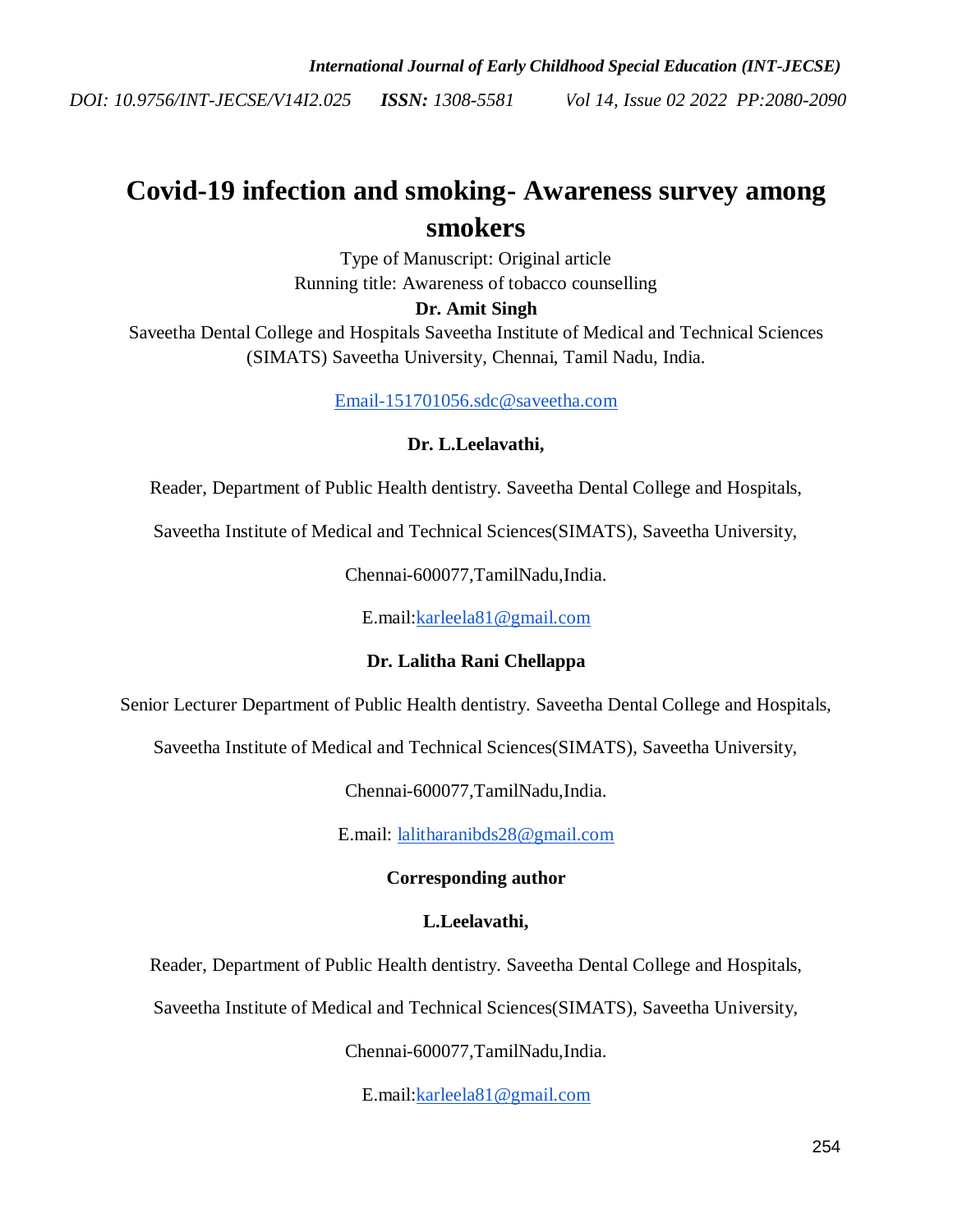#### **ABSTRACT:**

Background and Aim: Despite reductions in prevalence in recent years, tobacco smoking remains one of the main preventable causes of ill-health and premature death worldwide. This paper reviews the extent and nature of harms caused by smoking, the benefits of stopping, patterns of smoking, psychological, pharmacological and social factors that contribute to uptake and maintenance of smoking, the effectiveness of population and individual level interventions aimed at combating tobacco smoking, and the effectiveness of methods used to reduce the harm caused by continued use of tobacco or nicotine in some form. Therefore, this study aims to create awareness of Covid-19 infections and smoking among the smoker's population.

Material and Methods: This was a survey-based and conducted on an online form, google form. It was taken by 100 participants with smoking habits. The questionnaire was framed to evaluate the idea and knowledge on the impact of smoking on covid 19 infections.

Results: The total sample size of the current study was 100 participants with smoking habits. In this survey, among the participants, 59% were negative for covid 19 infections and 41% were positive for covid 19 infections. 36% of the study population were the 36-55 years old age group, followed by 18-35 years with 34% and above 56 years with 30%. The majority of consumption of cigarettes in the age group 36-55 years and numbers of cigarettes were higher in the age group above 55 years. The majority of the responses from the age group 36-55 years, Age group 36-55 years were responded no for the question asked as they think recovery time may vary for smokers from COVID 19 infection.

Conclusion: Within the limit of this it is seen that the participants were aware of the effect of smoking on covid 19 infections.

**KEYWORDS:** Anti-tobacco, smoking, psychological, pharmacological, innovative analysis

#### **INTRODUCTION:**

The continued popularity of tobacco smoking appears to defy rational explanations [\(1\).](https://paperpile.com/c/5x2b9I/SEXL) Smokers mostly acknowledge the harm they are doing to themselves and many reports that they do not enjoy it – yet they continue to smoke $(2)$ . The reason is that nicotine from cigarettes generates strong urges to smoke that undermine and overwhelm concerns about the negative consequences of smoking, and the resolve not to smoke in those trying to sto[p\(3\).](https://paperpile.com/c/5x2b9I/KZeM) Progress is being made in many countries in reducing smoking prevalence but it remains one of the main causes of ill health and premature death worldwid[e\(4\).](https://paperpile.com/c/5x2b9I/Ieks)

Tobacco smoking consists of drawing into the mouth, and usually, the lungs, smoke from burning tobacc[o\(5\).](https://paperpile.com/c/5x2b9I/nHqz) The type of product smoked is most commonly cigarettes, but can also include cigarillos, cigars, pipes or water pipes. ‗Smokeless' tobacco is also popular in some parts of the worl[d\(6\).](https://paperpile.com/c/5x2b9I/4fWY) This typically involves using tobacco preparations for chewing, sniffing into the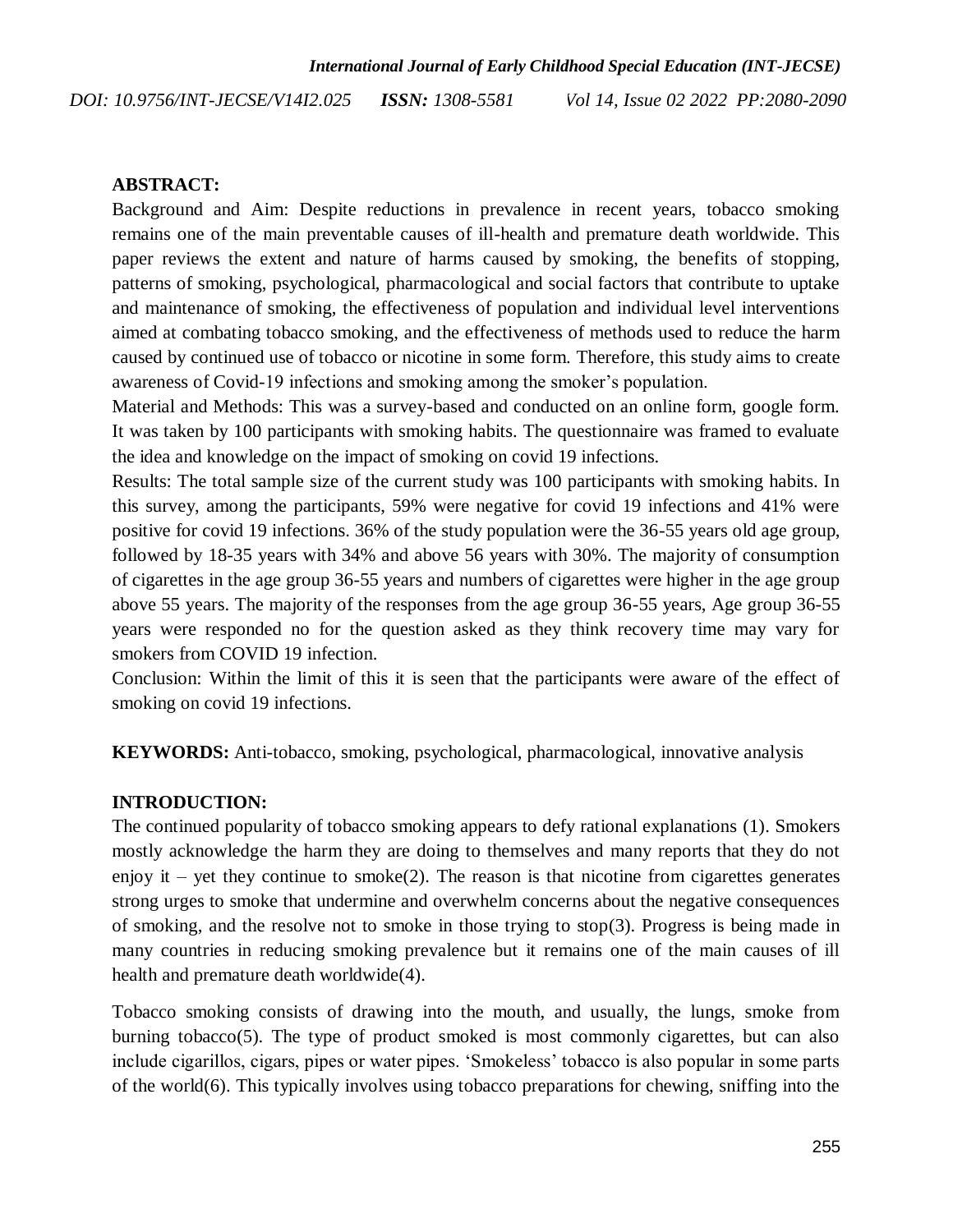nose or placing a wad in the mouth between the cheeks and gum[s\(7\).](https://paperpile.com/c/5x2b9I/V4Op) Smokeless tobacco use has features that are similar to smoking and can carry significant health risks however, this article focuses on smoked tobacco only as this has been the subject of by far the largest volume of research and is the most harmful form of tobacco us[e\(8\).](https://paperpile.com/c/5x2b9I/D4AQ)

Stopping smoking usually involves an intention not to smoke any more cigarettes from a given point in time (a ‗quit attempt'), followed by self-conscious resistance of urges to smoke resulting in a period of abstinenc[e\(9\).](https://paperpile.com/c/5x2b9I/S5PS) If someone making a quit attempt smokes one or more cigarettes on an occasion but then resumes abstinence, this is usually termed a 'lapse'. If this person resumes smoking on a regular basis s/he is said to have 'relapsed'. 'Short-term abstinence' is commonly defined in terms of achieving up to 4 weeks of abstinenc[e\(10\).](https://paperpile.com/c/5x2b9I/E82g) 'Long-term abstinence' often refers to abstinence for at least 6 months but more typically involves abstinence for at least 12 months. There is no agreed criterion for deciding when someone has 'stopped smoking' so it is essential when using the term to be clear about how long the abstinence period i[s\(11\).](https://paperpile.com/c/5x2b9I/JYsl)

Tobacco smoking increases the risk of contracting a wide range of diseases, many of which are fata[l\(12\).](https://paperpile.com/c/5x2b9I/pVFL) Stopping smoking at any age is beneficial compared with continuing to smoke. For some diseases, the risk can be reversed while for others the risk is approximately frozen at the point when smoking stoppe[d\(13\).](https://paperpile.com/c/5x2b9I/JYFk)

Tobacco smoking is estimated to lead to the premature death of approximately 6 million people worldwide and 96,000 in the UK each year (Action on Smoking and Health, [2016b;](https://www.ncbi.nlm.nih.gov/pmc/articles/PMC5490618/#CIT0008) World Health Organization,  $2013$ [\)\(14\).](https://paperpile.com/c/5x2b9I/Y1dA) A 'premature death from smoking' is defined as a death from a smoking-related disease in an individual who would otherwise have died later from another cause. On average, these premature deaths involve 10 years of life years lost (US Department of Health and Human Services, [2004\)](https://www.ncbi.nlm.nih.gov/pmc/articles/PMC5490618/#CIT0071). Many of these deaths occur in people who have stopped smoking but whose health has already been harmed by smoking. It also happens to be the case that smokers who do not stop smoking lose an average of 10 years of life expectancy compared with never-smokers and they start to suffer diseases of old age around 10 years earlier than nonsmokers.

Coronavirus disease 2019 (COVID-19), which is caused by severe acute respiratory syndrome coronavirus 2 (SAR2-COV-2), was first identified in Wuhan, China, in December of 201[9\(15\).](https://paperpile.com/c/5x2b9I/Lh7U) It has subsequently spread across the world, causing a global pandemic. This highly contagious disease has thus far infected 23.4 million people worldwide and killed approximately 808000 patients, yielding a case fatality rate (CFR) that varies between 0.7 and 12.7%.COVID-19 primarily targets lung epithelial cells, causing viral pneumonia and acute respiratory distress syndrome (ARDS), especially in elderly patients. Therefore, mortality is higher in the elderly and in patients with at least one accompanying comorbid disease. In the last report issued by the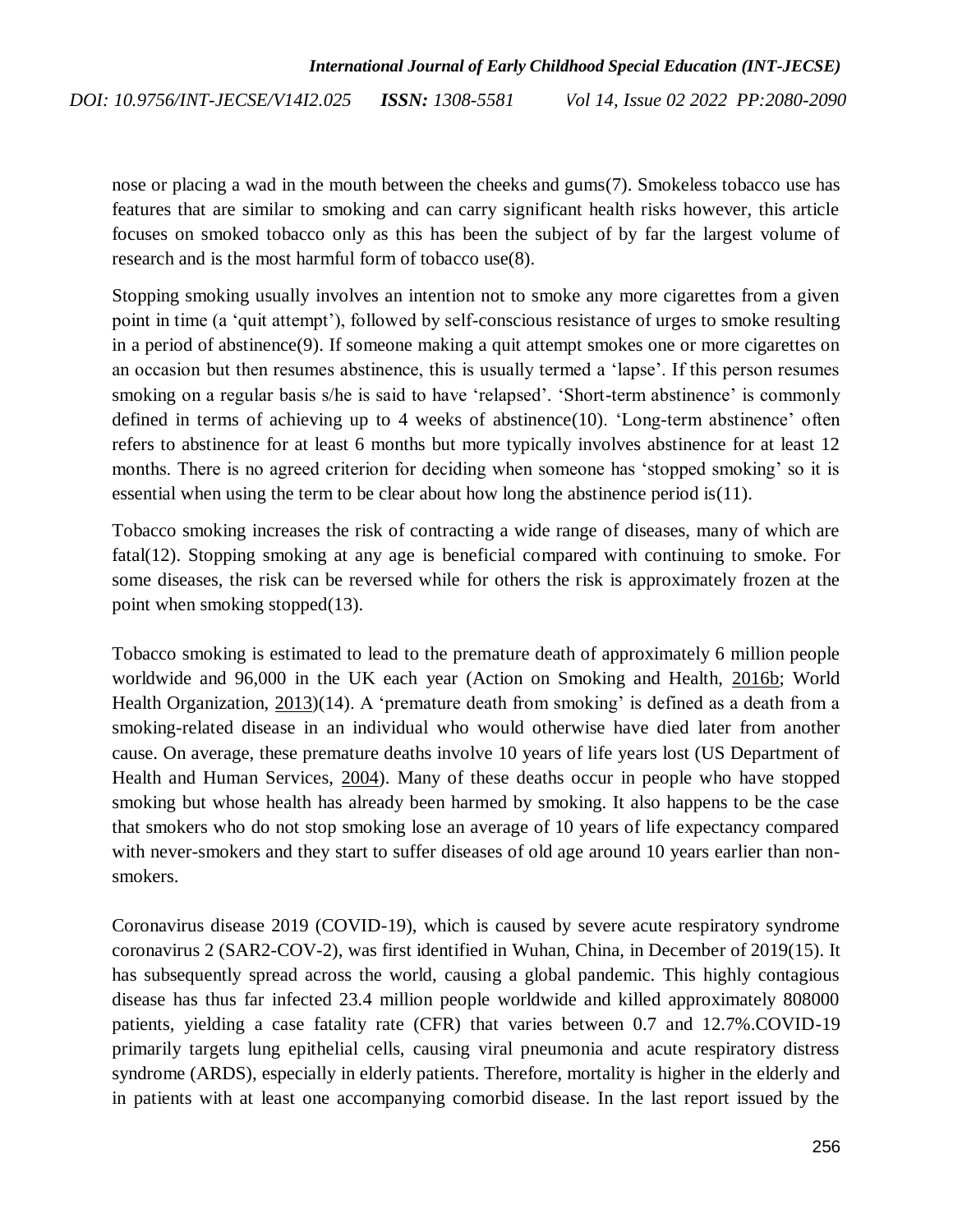Centers for Disease Control and Prevention Institute, the incidence of respiratory disease was 9.2% in patients diagnosed with a severe COVID-19 clinical course. Chronic obstructive pulmonary disease (COPD) and asthma are also common comorbidities in severe cases and are reported in 10.8% and 17.0%, respectively, of hospitalized patients aged ≥18 years with COVİD-1[9\(16\).](https://paperpile.com/c/5x2b9I/IdYD) However, it has been reported that COVID-19 progresses more severely in COPD patients. Given that smoking plays an important role in the etiopathogenesis of COPD, it may have a similar effect on symptoms. In a recent meta-analysis of smoking and COVID-19 severity, smoking was found to not increase the severity of COVID-19 (odds ratio [OR], 1.69; 95% Cl: 0.41-6.92). Our team has extensive knowledge and research experience that has translated into high-quality publication[s\(17–25\)](https://paperpile.com/c/5x2b9I/vCPA1+tRlIW+eYxjR+TUXSs+EDKa7+5kLCp+qvZlR+yIgbq+9jUHd)[,\(26\)](https://paperpile.com/c/5x2b9I/Et0JF)[,\(27\)](https://paperpile.com/c/5x2b9I/iKpC5)[,\(28,29\)](https://paperpile.com/c/5x2b9I/4u1K7+fK2bt)[,\(30\)](https://paperpile.com/c/5x2b9I/R6xKW)[,\(31\)](https://paperpile.com/c/5x2b9I/U5QdN)[,\(32–36\)](https://paperpile.com/c/5x2b9I/Xi7JJ+WfgXt+OIDQo+gDKWT+pURfP)

Therefore the aim of the study was to create awareness about Covid-19 infection and its effect on smoking.

# **MATERIALS & METHODS**

Study design

The survey was conducted among a sample of 100 participants. An interviewer-administered questionnaire was provided to the participants.

Data collection

A structured questionnaire was prepared and the questionnaire consisted of 10 close-ended questions assessing the participant's knowledge and awareness of tobacco smoking and COVID-19. It also included socio-demographic information such as age, level of education, testing for COVID-19 infection, and habits.

Questions and variables:

The first section of the questionnaire comprised two questions about socio-demographic information. The second section consisted of 8 questions assessing the participant's knowledge and awareness of tobacco smoking and COVID-19. Response categories for each of the questions were yes=1, no=2. Participants were instructed to give only the most appropriate answer.

Data analysis

The data were collected and analysis was done using SPSS software by IBM. Statistics analysis of this study is described in terms of percentage and association of knowledge and attitude towards plagiarism was done using Chi-square test.

|     | Question |             | Responses |
|-----|----------|-------------|-----------|
| . . | Age      | 18-35 years | 34%       |

# **RESULTS AND DISCUSSION:**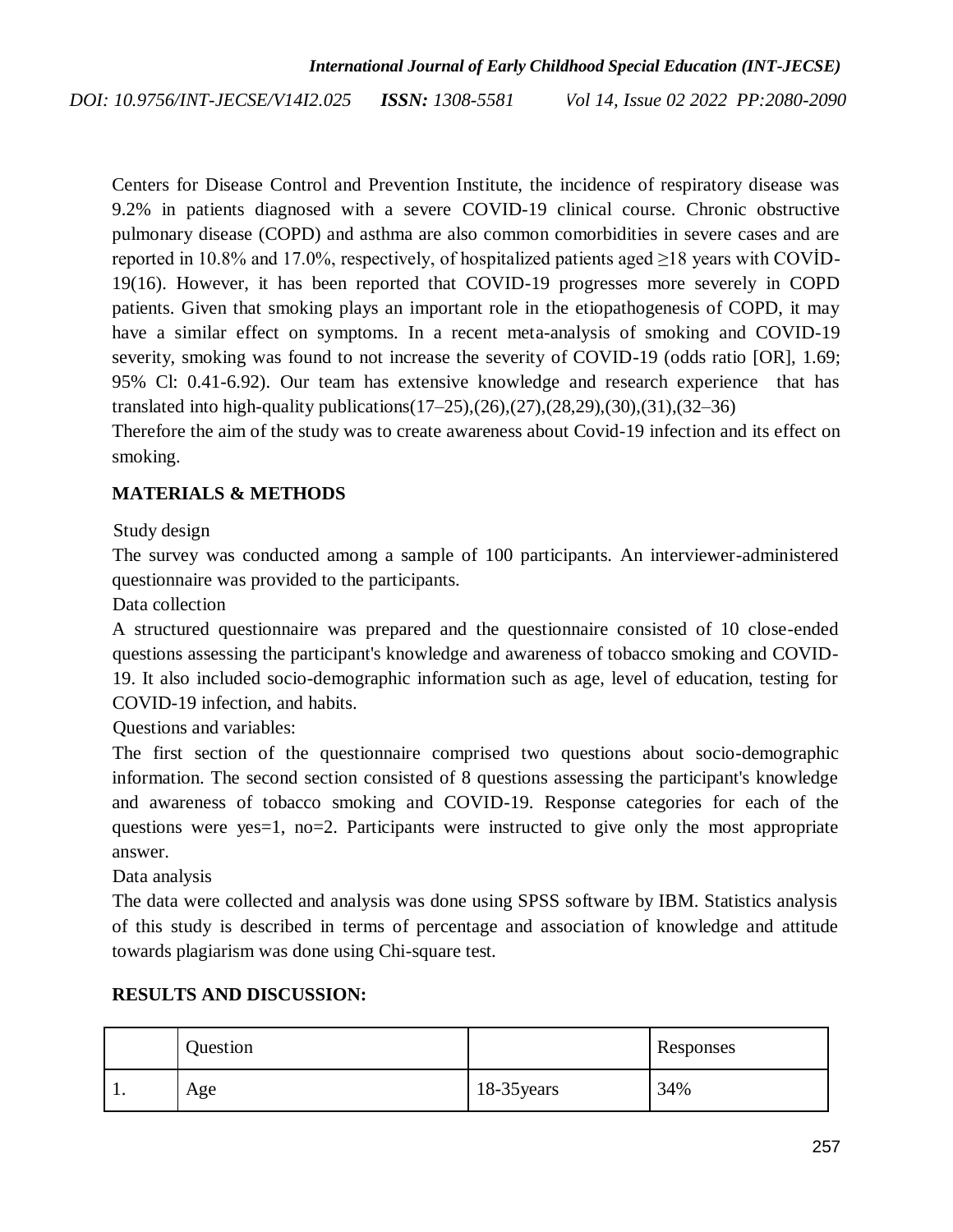*DOI: 10.9756/INT-JECSE/V14I2.025 ISSN: 1308-5581*

*Vol 14, Issue 02 2022 PP:2080-2090*

|                  |                                                                                | 36-55 years<br>Above 56 years                                                    | 36%<br>30%               |
|------------------|--------------------------------------------------------------------------------|----------------------------------------------------------------------------------|--------------------------|
| 2.               | Education                                                                      | Illiterate<br><b>Primary Education</b><br><b>Secondary Education</b><br>Graduate | 30%<br>22%<br>22%<br>26% |
| 3.               | How<br>cigarettes/bidi/other<br>many<br>tobacco is used per day.               | $0-5$ times<br>5-10 times<br>More than 10 times                                  | 40%<br>30%<br>30%        |
| $\overline{4}$ . | Do think smokers are more prone to                                             | Yes                                                                              | 57%                      |
|                  | get Covid 19 infections                                                        | N <sub>o</sub>                                                                   | 43%                      |
| 5.               | Do you think recovery time may<br>vary for smokers from covid 19<br>infections | Yes<br>N <sub>o</sub>                                                            | 51%<br>49%               |
| 6.               | Did you ever undergo antitobacco                                               | Yes                                                                              | 68%                      |
|                  | counselling                                                                    | N <sub>o</sub>                                                                   | 32%                      |
| 7.               | Do you think smokers are more                                                  | Yes                                                                              | 70%                      |
|                  | prone to respiratory disease                                                   | N <sub>o</sub>                                                                   | 30%                      |
| 8.               | Have you ever attempted to quit                                                | Yes                                                                              | 44%                      |
|                  | smoking before covid 19 pandemic                                               | N <sub>o</sub>                                                                   | 56%                      |
| 9.               | Have you ever attempted to quit                                                | Yes                                                                              | 60%                      |
|                  | smoking after covid 19 pandemic                                                | N <sub>o</sub>                                                                   | 40%                      |
| 10.              | Do you smoke even if you ill?                                                  | Yes<br>N <sub>o</sub>                                                            | 52%<br>48%               |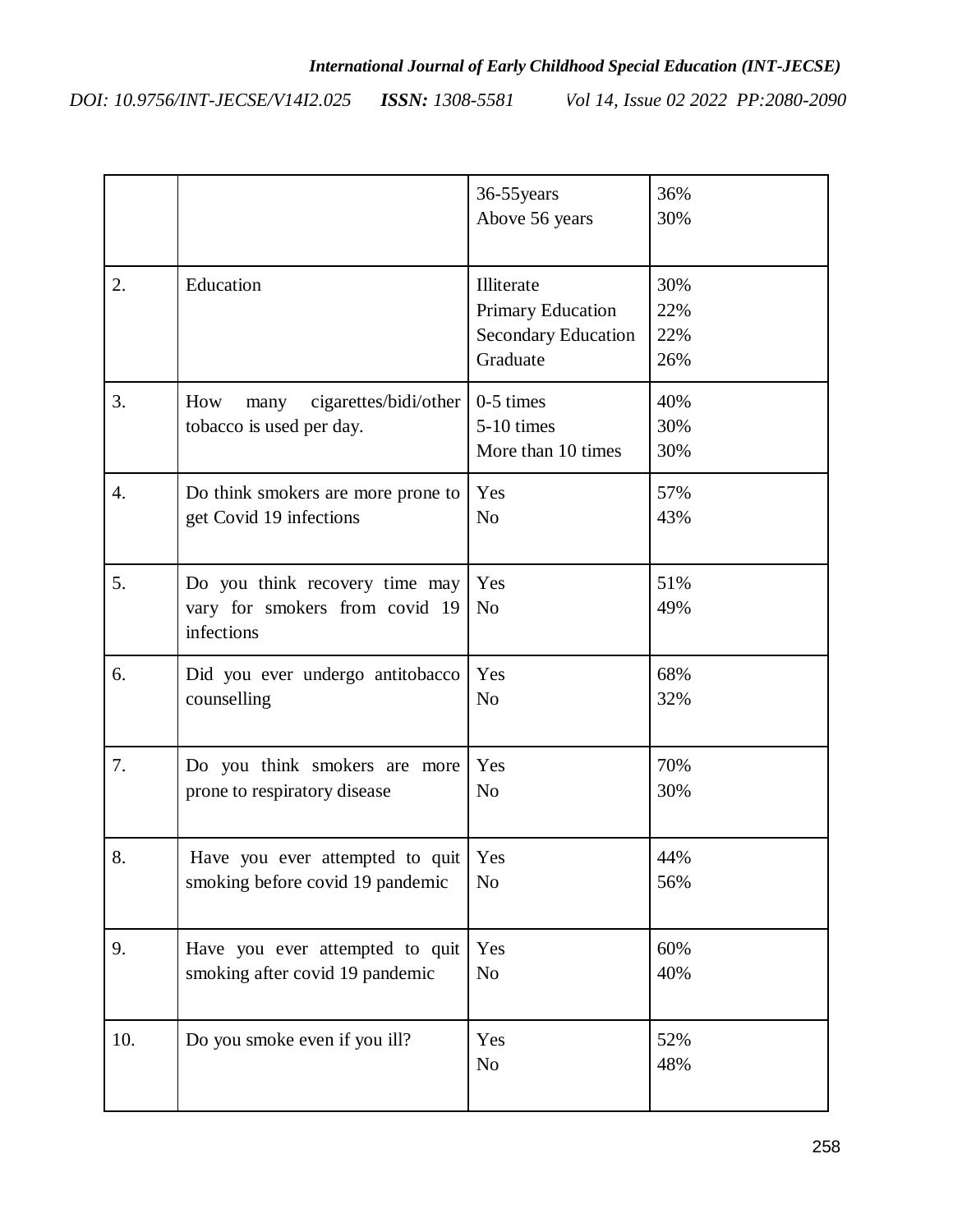Percentage distribution of the population revealed that 34.0% were of the age group of 18-35 years followed by 36-55years age group with 36%, above 56 years with 30%.

About 30% of the population were illiterate, 26% Of the population were graduates, primary education and secondary education each, 22% of the population. About 52% of the participants reported smoking even if they are not well. About 59% of the participants were tested positive for covid 19 infections.

It was found that 52% of participants smoke even if they are ill or not well followed by 48% of participants who choose not to smoke when they are ill.

In this study majority of the participants showed a positive response that smokers are more prone to get covid 19 infections. A study done by Zhou et al states that populations with smoking habits are more prone to covid infectio[n\(37\).](https://paperpile.com/c/5x2b9I/cwql) Another study done by Zhang et al noted that patients with a history of smoking habits are easily affected with covid 19 infections and that leads to more severe condition[s\(38\).](https://paperpile.com/c/5x2b9I/JFtC) Smoking mainly affects the respiratory system and covid 19 infections are also related to the respiratory system because of that also many peoples think that smokers are more susceptible to get a covid infection.

In our study, the majority of consumption of cigarettes in the age group 36-55 years and numbers of cigarettes were higher in the age group above 55 years. A supportive study was done by Mcconnell R et a., which state that cigarette cusmution was high in young adults as they are a shift from adolescence to early adulthood they start under peer pressures. They also state that in their study that there is also a change in lifestyle in their early adulthood.

In addition, a recent study revealed that active smokers are at higher risk of mortality and serious complication[s\(39\).](https://paperpile.com/c/5x2b9I/LUHX)In the current study, it was found that the majority of the participants think that there is a difference in recovery time among smokers and non-smokers. They think that smokers recovery time is late as compare to a healthy population. There is growing evidence to support WHO's statements that smokers are at a higher risk of developing severe COVID-19 and consequent deat[h\(40\).](https://paperpile.com/c/5x2b9I/iqvU)

Future studies should continue to collect nicotine consumption information, including the number of cigarettes smoked per day, passive exposure, and degree of COPD, and should evaluate the dynamics of interactions between cigarette smoking and COVID-19.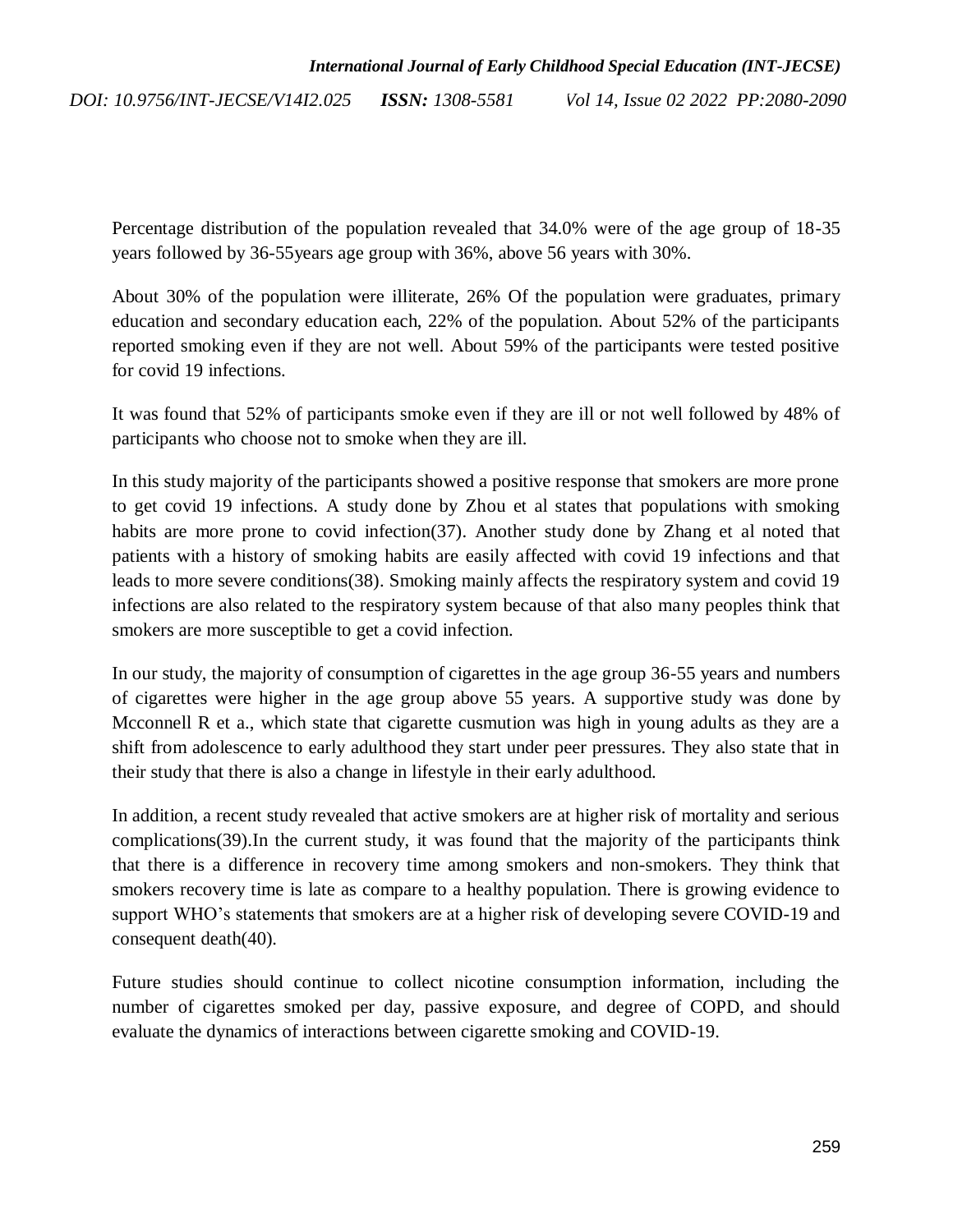*DOI: 10.9756/INT-JECSE/V14I2.025 ISSN: 1308-5581*

*Vol 14, Issue 02 2022 PP:2080-2090*



Error Bars: 95% CI

Figure 1:Bar graph represents the association of Age and the response to the question "Do you think smokers are more prone to get Covid 19 infection?" The x-axis represents the age range and the y-axis represents the responses. The blue colour represents participants who responded yes, green colour who responded no. Majority of the 36-55 Years showed a positive response followed by the age range above 55 years. (Chi square test - p value=0.715> 0.05, insignificant).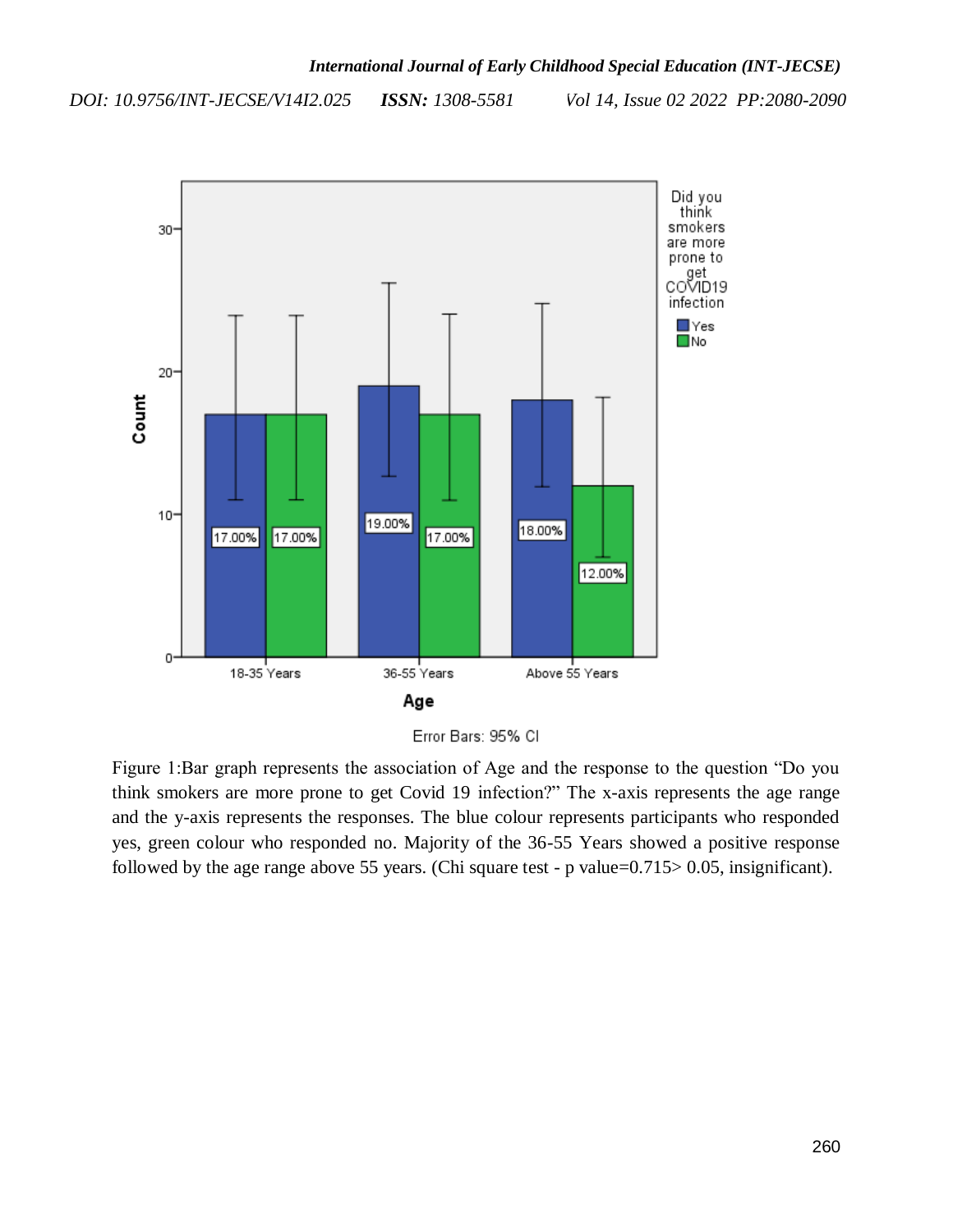

Figure 2:Bar graph represents the association of Age and the response to the question "How many cigarettes/bidi/other tobacco used per day?" The x-axis represents the Age range and the yaxis represents the responses. The blue colour represents participants who had 0-5 cigarettes per day, greencolour represents who had 5-10 cigarettes per day,beigecolour denotes 10-20 cigarettes per day and purple colour denotes above 20 cigarettes per day. Majority of consumption of cigarettes in the age group 36-55 years and numbers of cigarettes were higher in the age group above 55 years. (Chi square test - p value=0.000< 0.05, highly significant).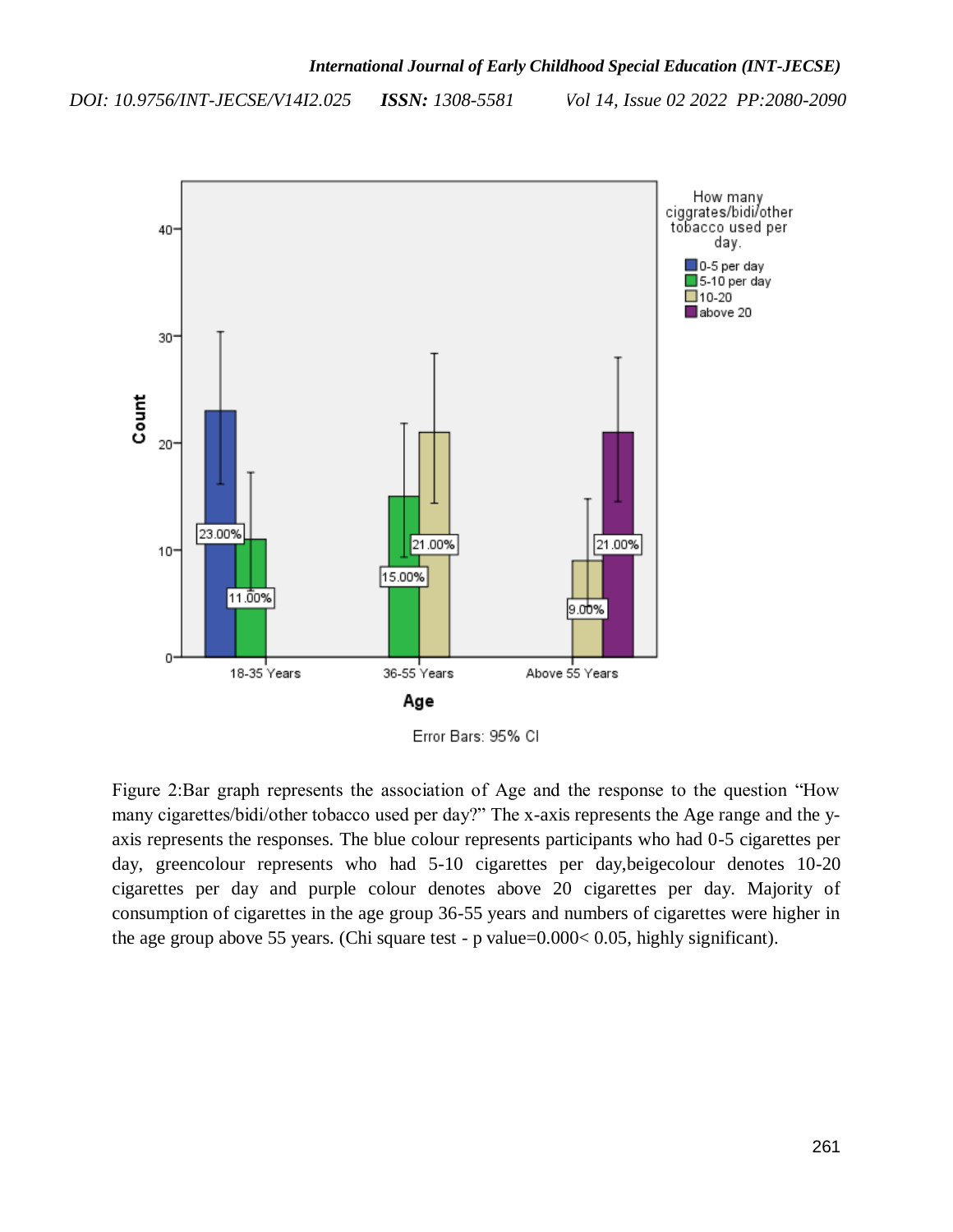*DOI: 10.9756/INT-JECSE/V14I2.025 ISSN: 1308-5581*

*Vol 14, Issue 02 2022 PP:2080-2090*



Figure 3:Bar graph represents the association of Age range and "Do you think the recovery time may vary for smokers from covid 19 infection?" The x-axis represents the question Do you think the recovery time may vary for smokers from covid 19 infection and the y-axis represents the responses. The blue colour represents participants who responded yes, green colour who responded no. Majority of the responses from the age group 36-55 years, Age group 36-55 years were responded no for the question asked as they think recovery time may vary for smokers from COVID 19 infection.(Chi square test - p value=0.795> 0.05, insignificant).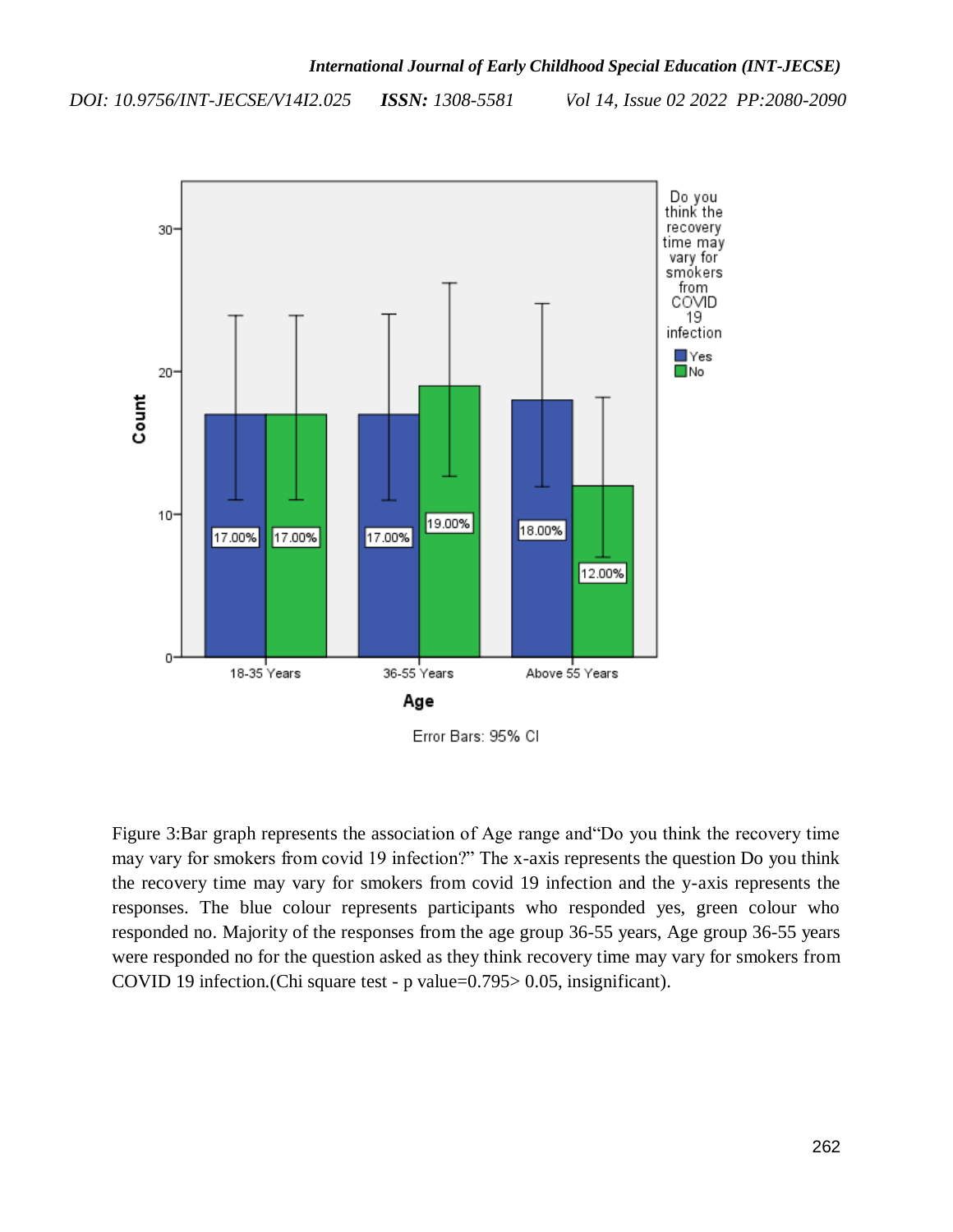# **CONCLUSION:**

Tobacco smoking causes death and disability on a huge scale and only about half of smokers report enjoying it. This research examined the impact of the Covid-19 infection on smokers. Within the limit of this it is seen that the participants were aware about the effect of smoking on covid 19 infections.The effect of current smoking on SARS-CoV-2 infection is a delicate and complex topic that should be addressed meticulously before delivering messages that could be misinterpreted.

# **ACKNOWLEDGMENT:**

The authors of this study would like to express their gratitude towards everyone who facilitated and enabled us to carry out this study successfully.

# **CONFLICT OF INTEREST :**

There were no conflicts of interest as declared by the authors.

# **SOURCE OF FUNDINGS**

The present project is supported/funded/sponsored by

- Saveetha Institute of Medical and Technical science
- Saveetha Dental College and Hospitals
- Saveetha University
- Funding organisation: Shri Balaji Dental Clinic

# **REFERENCES:**

- 1. [Wu JT, Leung K, Leung GM. Nowcasting and forecasting the potential domestic and](http://paperpile.com/b/5x2b9I/SEXL)  [international spread of the 2019-nCoV outbreak originating in Wuhan, China: a modelling](http://paperpile.com/b/5x2b9I/SEXL)  [study \[Internet\]. Vol. 395, The Lancet. 2020. p. 689–97. Available from:](http://paperpile.com/b/5x2b9I/SEXL)  [http://dx.doi.org/10.1016/s0140-6736\(20\)30260-9](http://paperpile.com/b/5x2b9I/SEXL)
- 2. [Cobb C, Ward KD, Maziak W, Shihadeh AL, Eissenberg T. Waterpipe tobacco smoking: an](http://paperpile.com/b/5x2b9I/Qjqi)  [emerging health crisis in the United States. Am J Health Behav. 2010 May;34\(3\):275–85.](http://paperpile.com/b/5x2b9I/Qjqi)
- 3. [Heron M, National Center for Health Statistics. Deaths: Leading Causes for 2018 \[Internet\].](http://paperpile.com/b/5x2b9I/KZeM)  [2021. Available from: http://dx.doi.org/10.15620/cdc:104186](http://paperpile.com/b/5x2b9I/KZeM)
- 4. [QuickStats: Number of Deaths from 10 Leading Causes—National Vital Statistics System,](http://paperpile.com/b/5x2b9I/Ieks)  United States, 2010 [Internet]. Vol. [309, JAMA. 2013. Available from:](http://paperpile.com/b/5x2b9I/Ieks)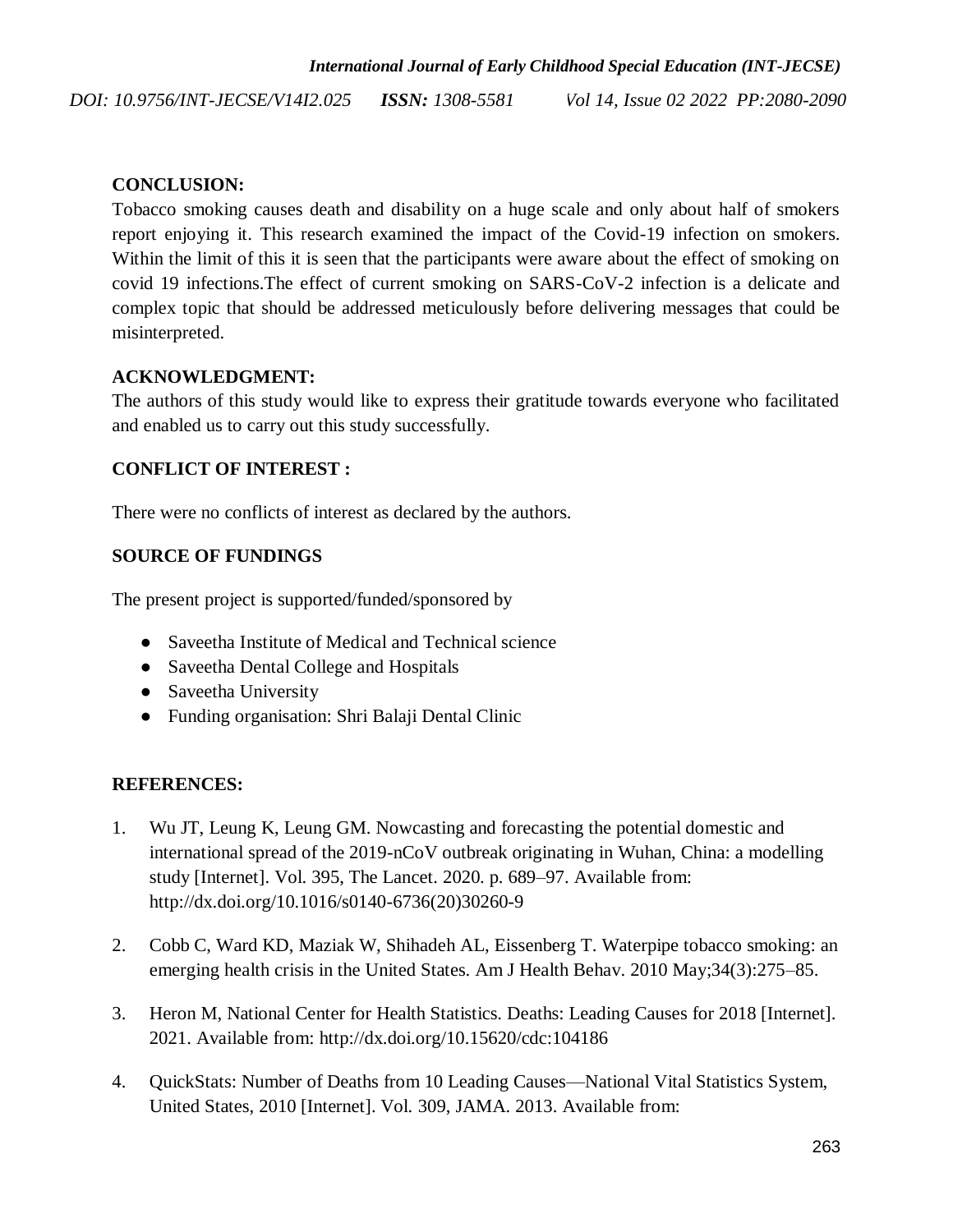<http://dx.doi.org/10.1001/jama.2013.2927>

- 5. [Lubin JH, Couper D, Lutsey PL, Woodward M, Yatsuya H, Huxley RR. Risk of](http://paperpile.com/b/5x2b9I/nHqz)  [Cardiovascular Disease from Cumulative Cigarette Use and the Impact of Smoking](http://paperpile.com/b/5x2b9I/nHqz)  [Intensity \[Internet\]. Vol. 27, Epidemiology. 2016. p. 395–404. Available from:](http://paperpile.com/b/5x2b9I/nHqz)  [http://dx.doi.org/10.1097/ede.0000000000000437](http://paperpile.com/b/5x2b9I/nHqz)
- 6. [Jacob P, Abu Raddaha AH, Dempsey D, Havel C, Peng M, Yu L, et al. Comparison of](http://paperpile.com/b/5x2b9I/4fWY)  [Nicotine and Carcinogen Exposure with Water Pipe and Cigarette Smoking \[Internet\]. Vol.](http://paperpile.com/b/5x2b9I/4fWY)  [22, Cancer Epidemiology Biomarkers & Prevention. 2013. p. 765–72. Available from:](http://paperpile.com/b/5x2b9I/4fWY)  [http://dx.doi.org/10.1158/1055-9965.epi-12-1422](http://paperpile.com/b/5x2b9I/4fWY)
- 7. [Li Q, Guan X, Wu P, Wang X, Zhou L, Tong Y, et al. Early Transmission Dynamics in](http://paperpile.com/b/5x2b9I/V4Op)  [Wuhan, China, of Novel Coronavirus-Infected Pneumonia. N Engl J Med. 2020 Mar](http://paperpile.com/b/5x2b9I/V4Op)  [26;382\(13\):1199–207.](http://paperpile.com/b/5x2b9I/V4Op)
- 8. [Hughes JR. Motivating and Helping Smokers to Stop Smoking. J Gen Intern Med. 2003](http://paperpile.com/b/5x2b9I/D4AQ)  [Dec;18\(12\):1053.](http://paperpile.com/b/5x2b9I/D4AQ)
- 9. [Breitborde NJK, Keller-Hamilton B, Moe AM, Pine JG, Nelson N, Weiss D, et al. An Open](http://paperpile.com/b/5x2b9I/S5PS)  [Trial of Metacognitive Remediation Therapy and Pharmacotherapy to Promote Smoking](http://paperpile.com/b/5x2b9I/S5PS)  [Cessation among Individuals with Psychotic-Spectrum Disorders. J SmokCessat. 2021 Jul](http://paperpile.com/b/5x2b9I/S5PS)  [27;2021:6617716.](http://paperpile.com/b/5x2b9I/S5PS)
- 10. [Lancaster T, Stead LF. Individual behavioural counselling for smoking cessation. Cochrane](http://paperpile.com/b/5x2b9I/E82g)  [Database Syst Rev. 2002;\(3\):CD001292.](http://paperpile.com/b/5x2b9I/E82g)
- 11. [Stead LF, Lancaster T, Perera R. Telephone counselling for smoking cessation \[Internet\].](http://paperpile.com/b/5x2b9I/JYsl)  [Cochrane Database of Systematic Reviews. 2003. Available from:](http://paperpile.com/b/5x2b9I/JYsl)  [http://dx.doi.org/10.1002/14651858.cd002850](http://paperpile.com/b/5x2b9I/JYsl)
- 12. [Bonnie RJ, Stratton K, Kwan LY, Committee on the Public Health Implications of Raising](http://paperpile.com/b/5x2b9I/pVFL)  [the Minimum Age for Purchasing Tobacco Products, Board on Population Health and](http://paperpile.com/b/5x2b9I/pVFL)  [Public Health Practice, Institute of Medicine. The Effects of Tobacco Use on Health. In:](http://paperpile.com/b/5x2b9I/pVFL)  [Public Health Implications of Raising the Minimum Age of Legal Access to Tobacco](http://paperpile.com/b/5x2b9I/pVFL)  [Products. National Academies Press \(US\); 2015.](http://paperpile.com/b/5x2b9I/pVFL)
- 13. [Laher I. Systems Biology of Free Radicals and Antioxidants. Springer; 2014. 4178 p.](http://paperpile.com/b/5x2b9I/JYFk)
- 14. [Centers for Disease Control and Prevention \(CDC\). Cigarette smoking among adults and](http://paperpile.com/b/5x2b9I/Y1dA)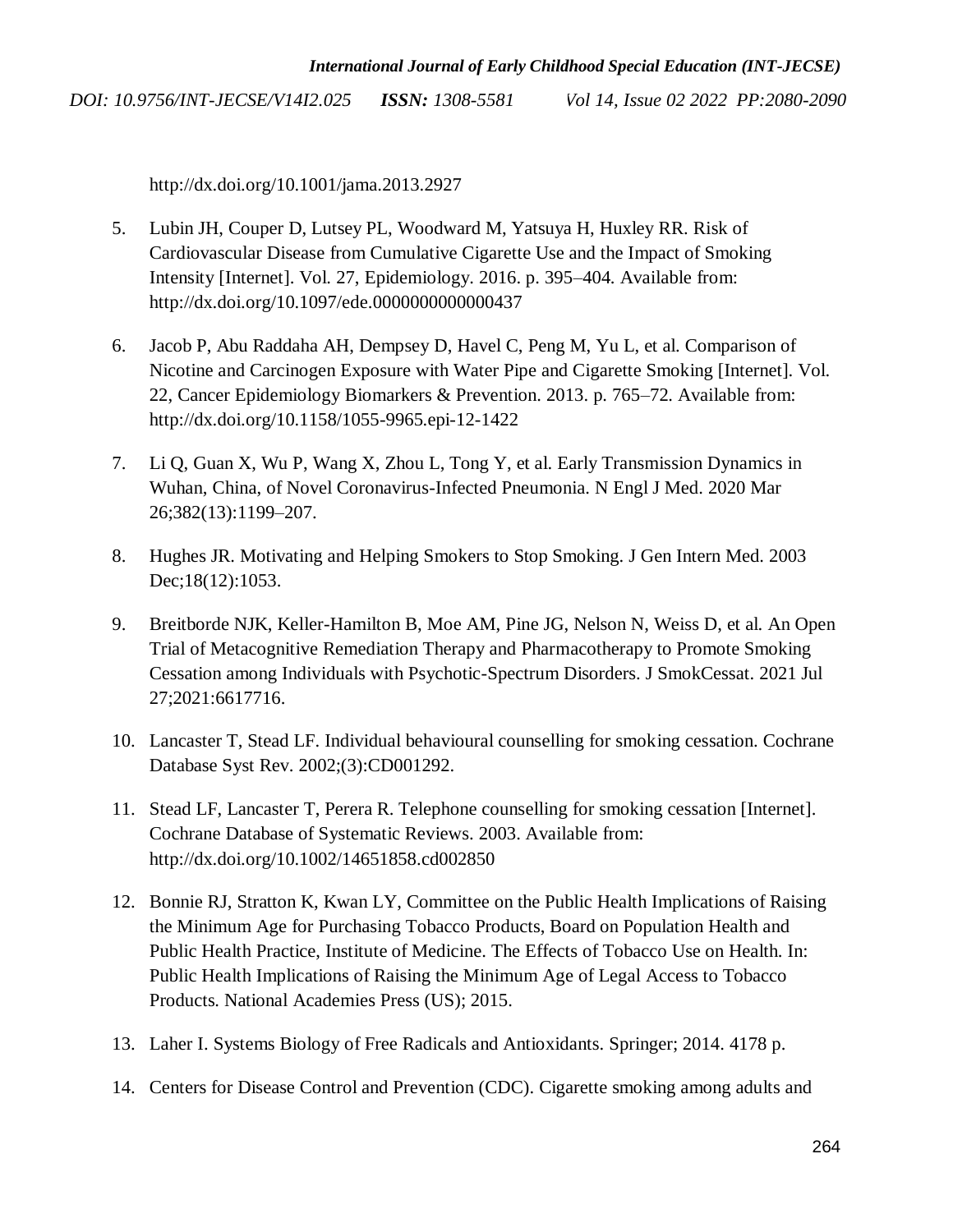> trends in smoking cessation - United States, 2008. MMWR Morb Mortal Wkly Rep. 2009 Nov 13;58(44):1227–32.

- 15. [Zhou Z, Chen P, Peng H. Are healthy smokers really healthy? \[Internet\]. Vol. 14, Tobacco](http://paperpile.com/b/5x2b9I/Lh7U)  [Induced Diseases. 2016. Available from: http://dx.doi.org/10.1186/s12971-016-0101-z](http://paperpile.com/b/5x2b9I/Lh7U)
- 16. [Saxena SK. Coronavirus Disease 2019 \(COVID-19\): Epidemiology, Pathogenesis,](http://paperpile.com/b/5x2b9I/IdYD)  [Diagnosis, and Therapeutics. Springer Nature; 2020. 213 p.](http://paperpile.com/b/5x2b9I/IdYD)
- 17. [Mathew MG, Samuel SR, Soni AJ, Roopa KB. Evaluation of adhesion of Streptococcus](http://paperpile.com/b/5x2b9I/vCPA1)  [mutans, plaque accumulation on zirconia and stainless steel crowns, and surrounding](http://paperpile.com/b/5x2b9I/vCPA1) [gingival inflammation in primary molars: randomized controlled trial. Clin Oral Investig.](http://paperpile.com/b/5x2b9I/vCPA1)  [2020 Sep;24\(9\):3275–80.](http://paperpile.com/b/5x2b9I/vCPA1)
- 18. [Samuel SR. Can 5-year-olds sensibly self-report the impact of developmental enamel](http://paperpile.com/b/5x2b9I/tRlIW)  [defects on their quality of life? Int J Paediatr Dent. 2021 Mar;31\(2\):285–6.](http://paperpile.com/b/5x2b9I/tRlIW)
- 19. [Samuel SR, Kuduruthullah S, Khair AMB, Al ShayebM, Elkaseh A, Varma SR, et al.](http://paperpile.com/b/5x2b9I/eYxjR)  [Impact of pain, psychological-distress, SARS-CoV2 fear on adults' OHRQOL during](http://paperpile.com/b/5x2b9I/eYxjR)  [COVID-19 pandemic. Saudi J Biol Sci. 2021 Jan;28\(1\):492–4.](http://paperpile.com/b/5x2b9I/eYxjR)
- 20. [Samuel SR, Kuduruthullah S, Khair AMB, Shayeb MA, Elkaseh A, Varma SR. Dental pain,](http://paperpile.com/b/5x2b9I/TUXSs)  [parental SARS-CoV-2 fear and distress on quality of life of 2 to 6 year-old children during](http://paperpile.com/b/5x2b9I/TUXSs)  [COVID-19. Int J Paediatr Dent. 2021 May;31\(3\):436–41.](http://paperpile.com/b/5x2b9I/TUXSs)
- 21. [Samuel SR, Acharya S, Rao JC. School Interventions-based Prevention of Early-Childhood](http://paperpile.com/b/5x2b9I/EDKa7)  [Caries among 3-5-year-old children from very low socioeconomic status: Two-year](http://paperpile.com/b/5x2b9I/EDKa7)  [randomized trial. J Public Health Dent. 2020 Jan;80\(1\):51–60.](http://paperpile.com/b/5x2b9I/EDKa7)
- 22. [Vikneshan M, Saravanakumar R, Mangaiyarkarasi R, Rajeshkumar S, Samuel SR, Suganya](http://paperpile.com/b/5x2b9I/5kLCp)  [M, et al. Algal biomass as a source for novel oral nano-antimicrobial agent. Saudi J Biol](http://paperpile.com/b/5x2b9I/5kLCp)  [Sci. 2020 Dec;27\(12\):3753–8.](http://paperpile.com/b/5x2b9I/5kLCp)
- 23. [Chellapa LR, Rajeshkumar S, Arumugham MI, Samuel SR. Biogenic Nanoselenium](http://paperpile.com/b/5x2b9I/qvZlR)  [Synthesis and Evaluation of its antimicrobial, Antioxidant Activity and Toxicity.](http://paperpile.com/b/5x2b9I/qvZlR)  [Bioinspired BiomimNanobiomaterials. 2020 Jul 23;1–6.](http://paperpile.com/b/5x2b9I/qvZlR)
- 24. [Samuel SR, Mathew MG, Suresh SG, Varma SR, Elsubeihi ES, Arshad F, et al. Pediatric](http://paperpile.com/b/5x2b9I/yIgbq)  [dental emergency management and parental treatment preferences during COVID-19](http://paperpile.com/b/5x2b9I/yIgbq)  [pandemic as compared to 2019. Saudi J Biol Sci. 2021 Apr;28\(4\):2591–7.](http://paperpile.com/b/5x2b9I/yIgbq)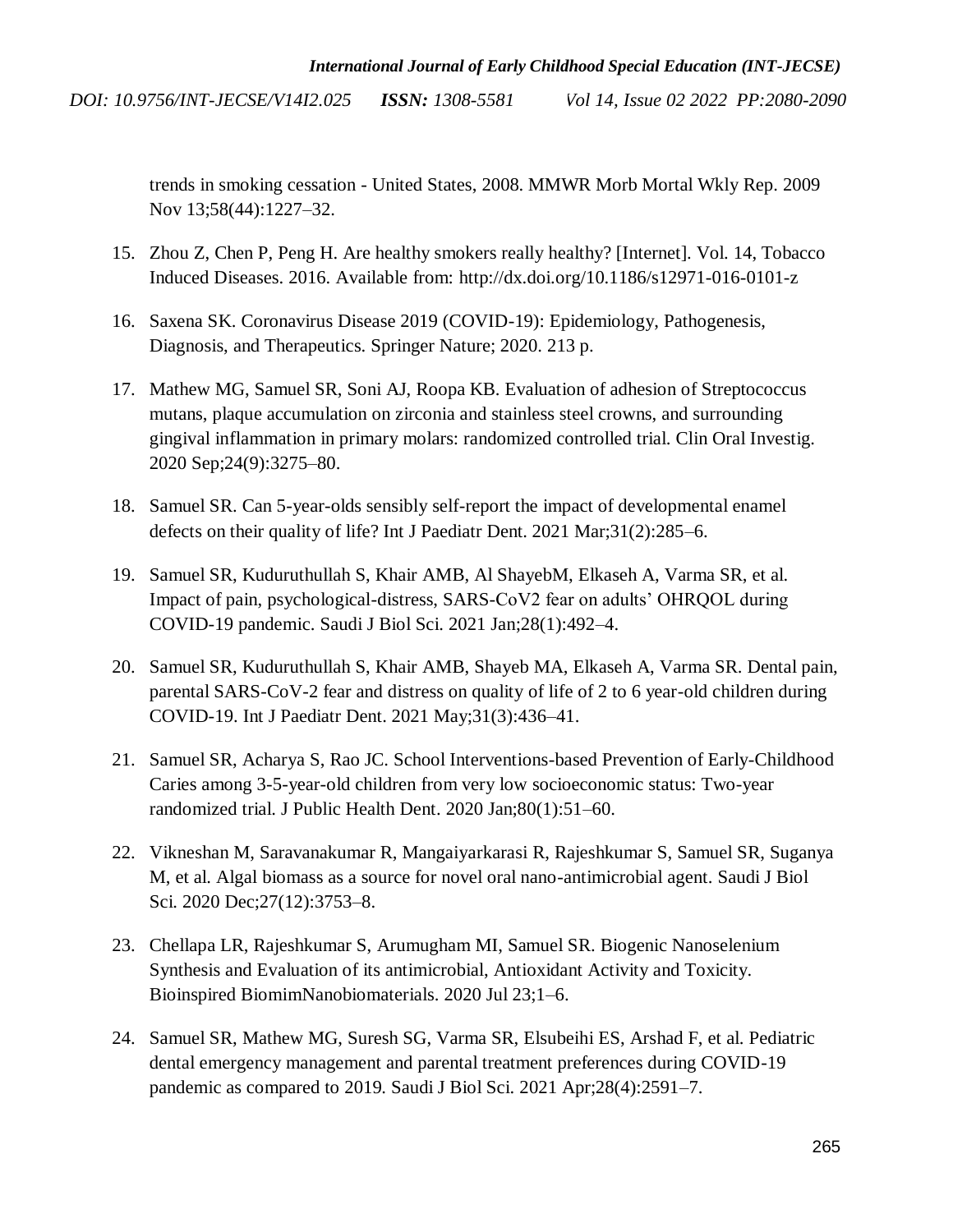- 25. [Barma MD, Muthupandiyan I, Samuel SR, Amaechi BT. Inhibition of Streptococcus](http://paperpile.com/b/5x2b9I/9jUHd)  [mutans, antioxidant property and cytotoxicity of novel nano-zinc oxide varnish. Arch Oral](http://paperpile.com/b/5x2b9I/9jUHd)  [Biol. 2021 Jun;126:105132.](http://paperpile.com/b/5x2b9I/9jUHd)
- 26. [Muthukrishnan L. Nanotechnology for cleaner leather production: a review. Environ Chem](http://paperpile.com/b/5x2b9I/Et0JF)  [Lett. 2021 Jun 1;19\(3\):2527–49.](http://paperpile.com/b/5x2b9I/Et0JF)
- 27. [Muthukrishnan L. Multidrug resistant tuberculosis -](http://paperpile.com/b/5x2b9I/iKpC5) Diagnostic challenges and its conquering by nanotechnology approach - [An overview. Chem Biol Interact. 2021 Mar](http://paperpile.com/b/5x2b9I/iKpC5)  [1;337:109397.](http://paperpile.com/b/5x2b9I/iKpC5)
- 28. [Sekar D, Auxzilia PK. Letter to the Editor: H19 Promotes HCC Bone Metastasis by](http://paperpile.com/b/5x2b9I/4u1K7)  [Reducing Osteoprotegerin Expression in a PPP1CA/p38MAPK](http://paperpile.com/b/5x2b9I/4u1K7)‐ Dependent Manner and Sponging miR‐ 200b‐ [3p \[Internet\]. Hepatology. 2021. Available from:](http://paperpile.com/b/5x2b9I/4u1K7)  [http://dx.doi.org/10.1002/hep.31719](http://paperpile.com/b/5x2b9I/4u1K7)
- 29. [GowhariShabgah A, Amir A, Gardanova ZR, OlegovnaZekiy A, Thangavelu L, Ebrahimi](http://paperpile.com/b/5x2b9I/fK2bt)  [Nik M, et al. Interleukin-25: New perspective and state-of-the-art in cancer prognosis and](http://paperpile.com/b/5x2b9I/fK2bt)  [treatment approaches. Cancer Med. 2021 Aug;10\(15\):5191–202.](http://paperpile.com/b/5x2b9I/fK2bt)
- 30. Kamala K, Sivaperumal P, Paray BA, Al-Sadoon MK. Author response for "Identification [of haloarchaea during fermentation of Sardinella longiceps for being the starter culture to](http://paperpile.com/b/5x2b9I/R6xKW)  accelerate fish sauce production" [Internet]. Wiley; 2021. Available from: [https://publons.com/publon/47375106](http://paperpile.com/b/5x2b9I/R6xKW)
- 31. [Ezhilarasan D, Lakshmi T, Subha M, Deepak Nallasamy V, Raghunandhakumar S. The](http://paperpile.com/b/5x2b9I/U5QdN)  [ambiguous role of sirtuins in head and neck squamous cell carcinoma. Oral Dis \[Internet\].](http://paperpile.com/b/5x2b9I/U5QdN)  [2021 Feb 11; Available from: http://dx.doi.org/10.1111/odi.13798](http://paperpile.com/b/5x2b9I/U5QdN)
- 32. [Sridharan G, Ramani P, Patankar S, Vijayaraghavan R. Evaluation of salivary](http://paperpile.com/b/5x2b9I/Xi7JJ)  [metabolomics in oral leukoplakia and oral squamous cell carcinoma. J Oral Pathol Med.](http://paperpile.com/b/5x2b9I/Xi7JJ)  [2019 Apr;48\(4\):299–306.](http://paperpile.com/b/5x2b9I/Xi7JJ)
- 33. [R H, Hannah R, Ramani P, Ramanathan A, Jancy MR, Gheena S, et al. CYP2 C9](http://paperpile.com/b/5x2b9I/WfgXt)  [polymorphism among patients with oral squamous cell carcinoma and its role in altering the](http://paperpile.com/b/5x2b9I/WfgXt)  [metabolism of benzo\[a\]pyrene \[Internet\]. Vol. 130, Oral Surgery, Oral Medicine, Oral](http://paperpile.com/b/5x2b9I/WfgXt)  [Pathology and Oral Radiology. 2020. p. 306–12. Available from:](http://paperpile.com/b/5x2b9I/WfgXt)  [http://dx.doi.org/10.1016/j.oooo.2020.06.021](http://paperpile.com/b/5x2b9I/WfgXt)
- 34. [J PC, Pradeep CJ, Marimuthu T, Krithika C, Devadoss P, Kumar SM. Prevalence and](http://paperpile.com/b/5x2b9I/OIDQo)